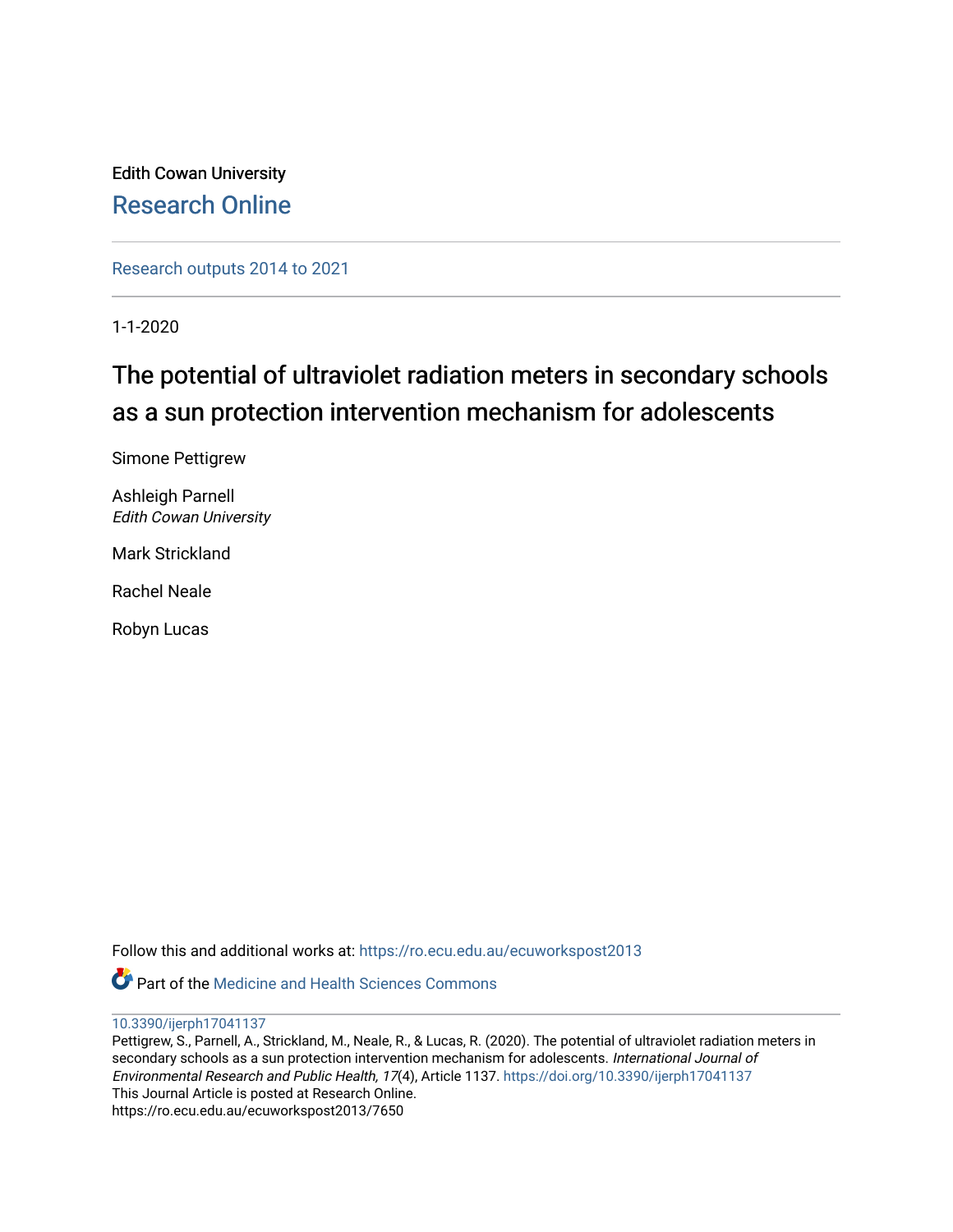

International Journal of *[Environmental Research](http://www.mdpi.com/journal/ijerph) and Public Health*



# **The Potential of Ultraviolet Radiation Meters in Secondary Schools as a Sun Protection Intervention Mechanism for Adolescents**

**Simone Pettigrew 1,[\\*](https://orcid.org/0000-0003-3921-1174) , Ashleigh Parnell <sup>2</sup> , Mark Strickland <sup>3</sup> , Rachel Neale [4](https://orcid.org/0000-0001-7162-0854) and Robyn Lucas <sup>5</sup>**

- <sup>1</sup> Food Policy Division, The George Institute for Global Health, Newtown, NSW 2042, Australia<br><sup>2</sup> Kurongkuri Katitiin, Edith Couran University Jeandalup, WA 6050, Australia a parmell@egu.o
- <sup>2</sup> Kurongkurl Katitjin, Edith Cowan University, Joondalup, WA 6050, Australia; a.parnell@ecu.edu.au
- <sup>3</sup> Cancer Prevention & Research, Cancer Council Western Australia, Subiaco, WA 6008, Australia; Mark.Strickland@cancerwa.asn.au
- <sup>4</sup> Population Health Department, QIMR Berghofer Medical Research Institute, Brisbane, QLD 4006, Australia; Rachel.Neale@qimrberghofer.edu.au
- <sup>5</sup> National Centre for Epidemiology and Population Health, Australian National University, Canberra 2601, Australia; Robyn.Lucas@anu.edu.au
- **\*** Correspondence: spettigrew@georgeinstitute.org.au; Tel.: +61-428-888-202

Received: 23 December 2019; Accepted: 9 February 2020; Published: 11 February 2020



**Abstract:** The aim of this pilot study was to assess whether the installation of ultraviolet radiation (UVR) meters in secondary schools has the potential to improve adolescents' sun protection-related knowledge, attitudes, and behaviours and reduce their exposure to UVR during school hours. Data were collected from students at two schools via online pre- and post-intervention surveys, measurement of sunscreen usage, polysulfone UVR exposure badges, and photographs of the schoolyards to assess hat and shade use. Several operational issues limited the quantity and quality of data that could be collected, and findings were mixed. While there were no significant changes in either self-reported or observed sun protection behaviours, there were significant improvements in UVR knowledge among students at the intervention school, and reactions to the meter were highly favourable. Students reported consulting the meter regularly and using it to make decisions about their sun protection behaviours. Overall, the study results offer some support for the use of UVR meters in areas frequented by adolescents and provide insights into the process issues that are likely to need to be addressed when attempting to trial sun protection interventions in schools.

**Keywords:** sun protection; ultraviolet radiation; adolescents; school-based interventions

### **1. Introduction**

Skin cancer is primarily caused by exposure to ultraviolet radiation (UVR) [\[1\]](#page-10-0), and is highly prevalent in countries such as Australia that have high levels of ambient UVR [\[2\]](#page-10-1). Two in three Australians are expected to develop skin cancer by 70 years of age [\[3\]](#page-10-2), making it critically important to encourage and facilitate higher levels of engagement in sun protection behaviours [\[4\]](#page-11-0). The substantial health system burden of skin cancer is such that prevention interventions have been found to be highly cost-effective [\[5\]](#page-11-1). As such, further work is needed to inform the development of novel interventions that can expand the suite of available sun protection promotion strategies that can be effective at population and/or specific subgroup levels.

Adolescents are recognised as an especially important target group for sun protection interventions [\[6](#page-11-2)[,7\]](#page-11-3). Sun exposure during childhood and adolescence is thought to be of particular importance for skin cancer risk across the life span [\[1](#page-10-0)[,8\]](#page-11-4). It is estimated that around 50% of sun exposure

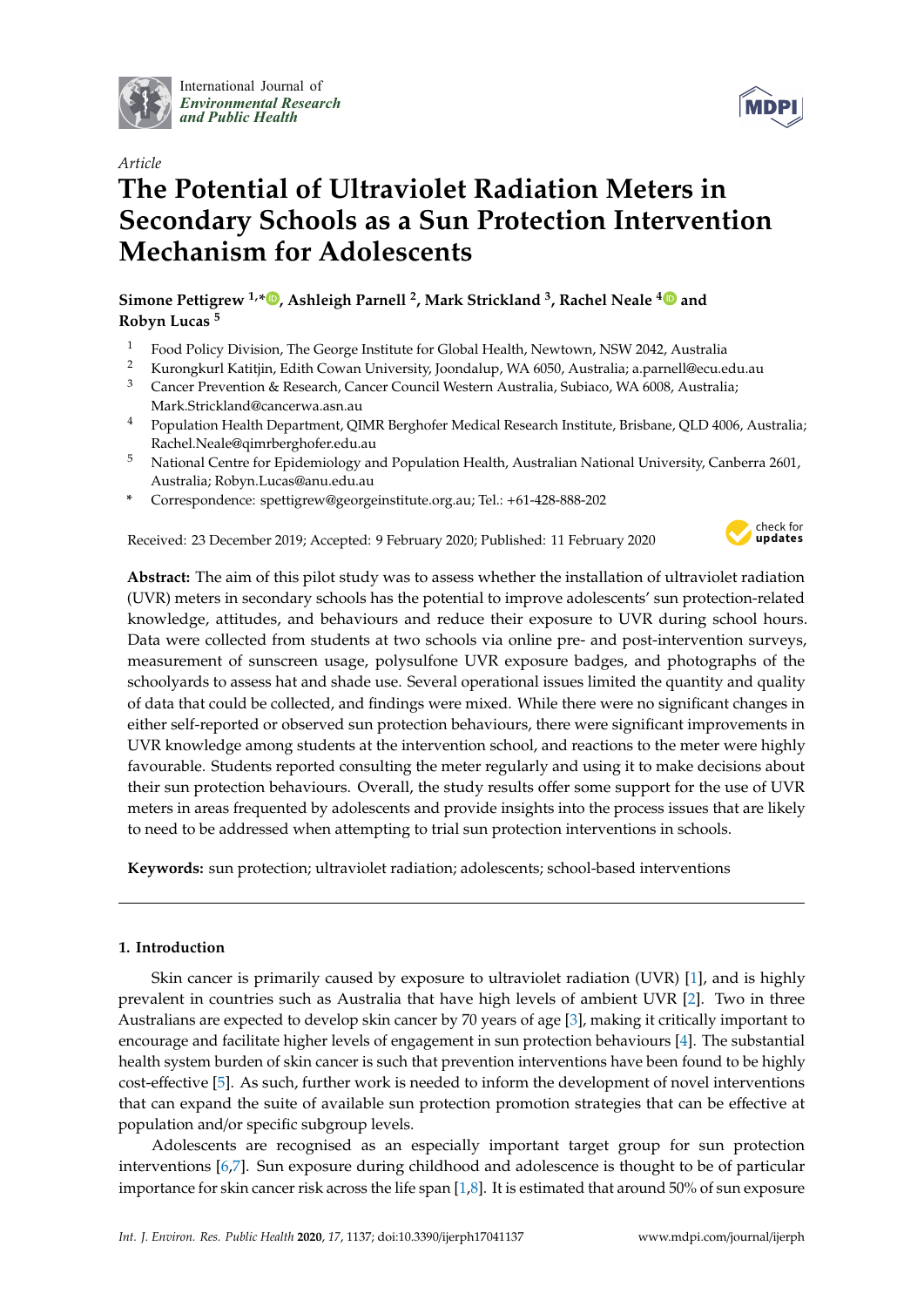up to age 60 years is attained by the age of 20 [\[9\]](#page-11-5). Childhood and adolescence are also important times to implement interventions because of the potential to instil positive sun protection behaviours and prevent negative behaviours from becoming entrenched [\[10\]](#page-11-6).

While the prevalence of use of sun protection behaviours in adolescence varies across different countries [\[11–](#page-11-7)[14\]](#page-11-8), overall enactment levels remain suboptimal [\[14](#page-11-8)[–16\]](#page-11-9). This is especially the case amongst teenagers, with compliance with sun protection recommendations decreasing during adolescence [\[15,](#page-11-10)[17](#page-11-11)[–19\]](#page-11-12). Teenagers have been described as particularly difficult to target due to reduced parental oversight, a desire to exert independence, increasing concern about appearance, a common desire for a tan, concerns about the opinions of peers, and increased risk-taking, all of which can result in low motivation to comply with sun protection recommendations [\[13,](#page-11-13)[15,](#page-11-10)[20–](#page-11-14)[22\]](#page-11-15). As a result, the framing and delivery of sun protection messages are particularly important, and direction from authoritative sources may be ineffective if adolescents perceive the communication to be a 'lecture' [\[23\]](#page-11-16). This has important consequences for intervention design, as behavioural guidance needs to be communicated carefully to minimise psychological reactance.

A further consideration is that while policies have been introduced in many primary schools to ensure children's exposure to UVR is minimised, this is often not the case in secondary schools [\[24\]](#page-11-17). Schools are especially important locations for sun protection interventions because exposure during school hours can account for a substantial part of the total daily exposure to UVR [\[25\]](#page-11-18). Students are somewhat different from those in other occupations in that they typically spend their lunch break outside, and hence, are exposed to UVR at peak times [\[26\]](#page-12-0). This highlights the need for structural components of school sun protection policies that address the provision of shade and the scheduling of outdoor activities to minimise exposure to harmful levels of UVR [\[15,](#page-11-10)[25\]](#page-11-18). In addition, schools are where messages relating to sun protection behaviours are often delivered. Various educational interventions aiming to encourage adolescents to engage in sun protection have been tested in schools: From programs based on increasing knowledge by providing information, through to the use of fear appeals involving simulated sun-induced facial aging (for example, [\[27–](#page-12-1)[32\]](#page-12-2)). These approaches have demonstrated varying levels of success, and typically have a greater impact on knowledge and attitudes than on behaviours. Similarly, analyses of the effectiveness of mass media campaigns targeting adolescents have found high levels of campaign and message awareness [\[33\]](#page-12-3), but markedly lower levels of compliance with the recommended behaviours [\[15,](#page-11-10)[16\]](#page-11-9).

Effectively reducing exposure to UVR requires an appreciation of the wide range of factors that influence individuals' decisions about sun protection [\[26,](#page-12-0)[34\]](#page-12-4). In particular, risk awareness, attitudes to recommended risk-avoidance behaviours, perceived barriers, social norms, and perceived self-efficacy in influencing individuals' behavioural decision making have been noted as important elements of efforts to address the complex range of activities involved in sun protection [\[26](#page-12-0)[,35](#page-12-5)[,36\]](#page-12-6). Excessive exposure to UVR often occurs as a result of incidental exposure in contexts where the need for sun protection is not salient because individuals are focused on other activities [\[37\]](#page-12-7). Previous research has found that adolescents are receptive to receiving 'cues to action' in the physical environment that act as a reminder to engage in sun protection in real time [\[23\]](#page-11-16).

#### *Present Study*

In Australia, mass media campaigns focusing on increasing awareness of the dangers of skin cancer and the need for sun protection have been aired since the 1980s; some of these have specifically targeted adolescents [\[38\]](#page-12-8). As a result, the Australian population has long had a good understanding of the risks of excessive sun exposure [\[33](#page-12-3)[,39\]](#page-12-9). It is, therefore, unlikely that lack of knowledge is a major contributor to suboptimal use of sun protection strategies among adolescents in Australia [\[13,](#page-11-13)[15](#page-11-10)[,16](#page-11-9)[,40\]](#page-12-10). Alternative approaches are required to supplement existing strategies to provide the impetus for improvements in sun protection behaviours.

It has been noted that it is important to sun protection behaviours to ensure that individuals have access to timely information about UVR in the form of the UV Index (UVI) [\[26,](#page-12-0)[35,](#page-12-5)[41,](#page-12-11)[42\]](#page-12-12). The UVI is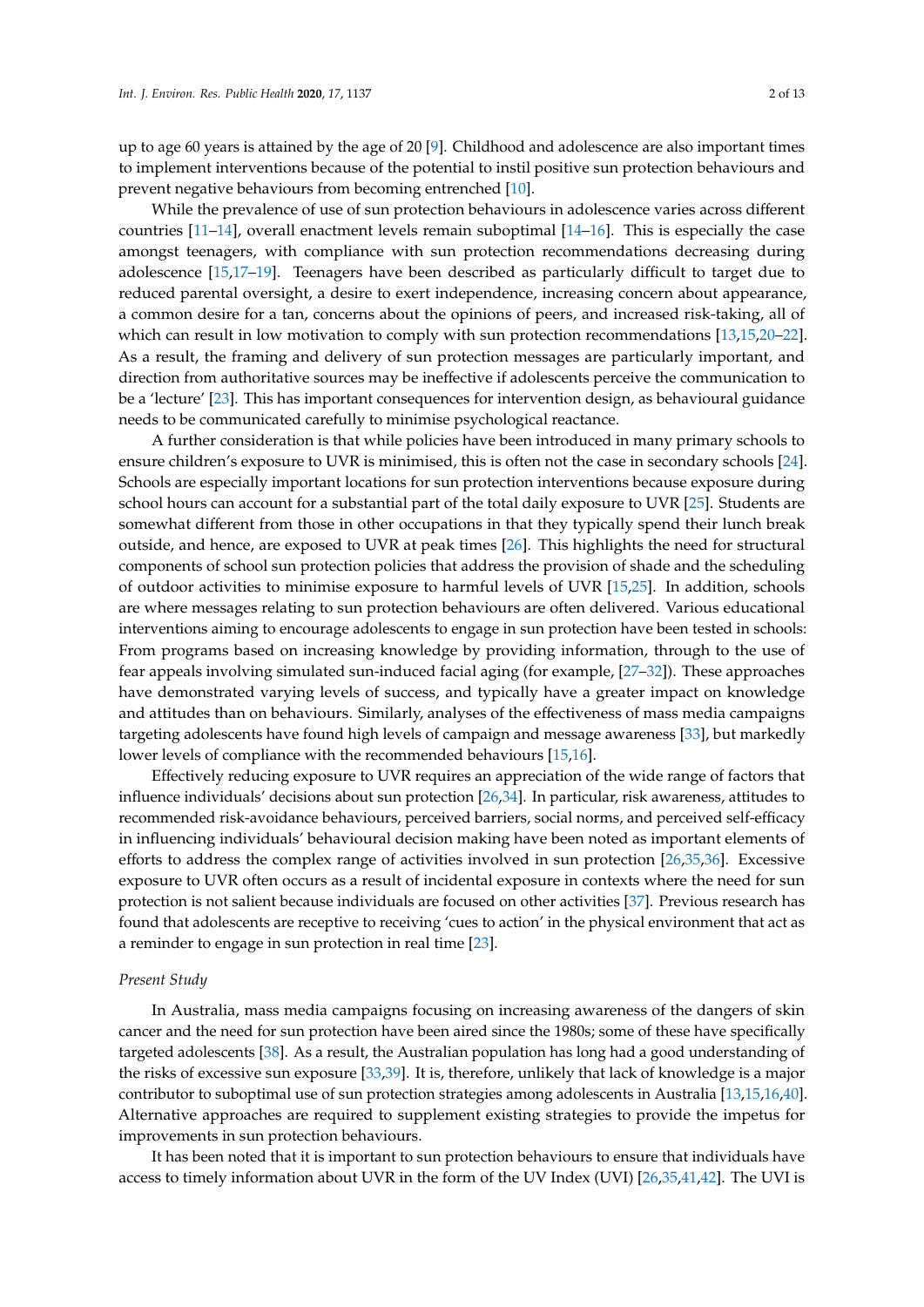defined by the World Health Organisation as 'a simple measure of the UV radiation level at the Earth's surface and an indicator of the potential for skin damage' [\[43\]](#page-12-13). The UVI was developed to monitor changes in UVR at Earth's surface resulting from depletion of stratospheric ozone [\[44\]](#page-12-14), and is now commonly used as an awareness tool for public health purposes. Television, newspapers, websites, and apps are the main methods of communicating the UVI [\[26,](#page-12-0)[41,](#page-12-11)[42\]](#page-12-12), but these typically require people to access the information actively. A better understanding of how to most effectively disseminate the UVI is needed [\[35](#page-12-5)[,42\]](#page-12-12).

Given what is known about the inadequate use of sun protection behaviours across the adolescent years, providing information about the UVI in physical locations frequented by adolescents could potentially constitute a cue to action that avoids triggering the psychological reactance that can occur when explicit behavioural instructions are delivered by authority figures. The aim of the present exploratory study was, thus, to assess whether UVR meters can provide a timely, indirect reminder to adolescents that UVR is present at harmful levels, thereby making the need for sun protection salient and potentially stimulating a behavioural response.

## **2. Materials and Methods is now commonly used as an awareness tool for purposes. Television**, newspapers, newspapers, newspapers, newspapers, newspapers, newspapers, newspapers, newspapers, newspapers, newspapers, newsp

Two similar secondary schools located in the same area of Perth, Western Australia were selected for participation in the study, one of which was designated the intervention school and one the control school. The schools were located within 5 kilometres of each other and had similar numbers of students (intervention school—1331 students; control school—1148 students) enrolled across Years 7 to 12 (typically ages 12–18 years). The land area of the intervention school was approximately 8 hectares, and the control school was slightly larger at 11 hectares. Both schools had extensive grassed ovals and open spaces. required becoming better periodis to active the information and the total to most and we to most effectively. ages 12–10 years). The land area of the intervention school was approximately  $\alpha$ the complete reminder to adolescents that UVR is present at harmful levels, thereby making the  $\mathbf{r}$ 

#### *2.1. The Intervention*

The intervention school received a UVR meter in the middle of the study period (Feb–Mar 2019), and the control school was wait-listed to receive a meter at the conclusion of the study.

<span id="page-3-0"></span>A presentation was delivered to students at the intervention school during an assembly on day 10 to coincide with the UVR meter installation. The presentation lasted approximately 15 min and explained the purpose of the UVI and the threshold of '3' as the reading at which the need for sun protection is indicated. Consistent with the recommendation for UVI information to be accompanied by graphical content and actionable messages to provide needed context and increase comprehension [\[42\]](#page-12-12), a sign featuring a graduated call to action was attached to the meter at the intervention school (see Figures [1](#page-3-0) and [2\)](#page-4-0). erde with the UVA free Holdington. The presentation flored approximately re  $T$ and the control school was was was was waited to  $\mathcal{L}$ 



**Figure 1.** Image of a sun meter with accompanying signage. **Figure 1.** Image of a sun meter with accompanying signage.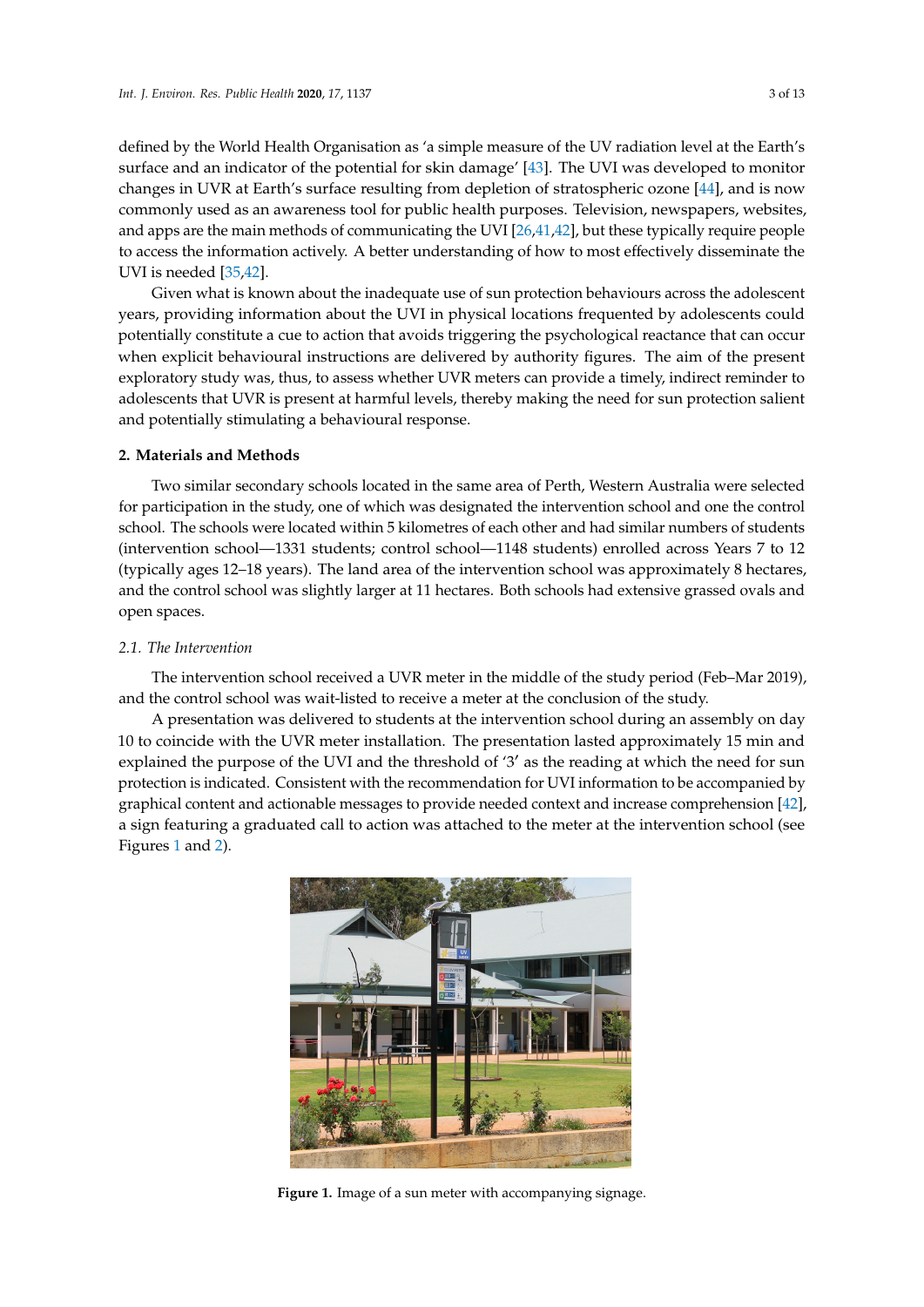<span id="page-4-0"></span>

**Figure 2.** Information sign accompanying ultraviolet radiation (UVR) meter. **Figure 2.** Information sign accompanying ultraviolet radiation (UVR) meter.

# *2.2. Objective Data Collection 2.2. Objective Data Collection*

Objective data relating to sun protection behaviours (detailed below) were captured over a Objective data relating to sun protection behaviours (detailed below) were captured over a period period of 20 school days across February/March 2019. In an effort to overcome the noted limitations of 20 school days across February/March 2019. In an effort to overcome the noted limitations of previous research that has typically relied on self-reported sun-protection behaviours [\[13–](#page-11-13)[15\]](#page-11-10), behavioural data in the form of shade and hat use (via schoolyard photographs), sunscreen use (via the provision of sunscreen bottles), and UVR exposure (via the application of polysulfone badges) were captured objectively. Both schools had two cameras located within school grounds, one in a sunny position and one in a shaded area. Ten photographs were taken at 90-s intervals during a 15-min period in the middle of each lunch break. The cameras were located at a height of approximately three metres. To facilitate analysis, the photographs were viewed on a tiled display comprising 12 full-HD LCD panels, and the Adobe Photoshop (Adobe Inc., San Jose, California, USA) count tool was used to mark each image to enable calculation of the number of students in the shade, in the sun, and wearing hats. Two researchers jointly assessed every image and discussed any differences in coding outcomes to reach consensus.

To objectively assess sunscreen use, both schools were given  $20 \times 1$  litre bottles of sun protection factor (SPF) 30 sunscreen to place in central locations in the schoolyard (1 bottle for each of the 20 factor (SPF) 30 sunscreen to place in central locations in the schoolyard (1 bottle for each of the 20 days of the study). Schools were provided with digital scales and asked to weigh the bottles of sunscreen at the end of each day and submit the readings at the end of the study period. Each reading was then subtracted from the weight of a full bottle (1082g) to determine the amount of sunscreen used per day at each school.

Polysulfone badges were distributed to the two schools in an attempt to measure students' Polysulfone badges were distributed to the two schools in an attempt to measure students' exposure to UV radiation. The badges were designed to fit within wristbands worn by the students. exposure to UV radiation. The badges were designed to fit within wristbands worn by the students. In total, 800 polysulfone badges  $(20$  badges  $\times$  20 days for both schools) were screened using a spectrophotometer to record the baseline UVR exposure. Both schools were asked to ensure that 20 spectrophotometer to record the baseline UVR exposure. Both schools were asked to ensure that 20 of their Year 7 students wore the polysulfone badges for each of the 20 days of the study (school hours only). The badges were returned at the end of the study period and screened again using the spectrophotometer (note that the badges have no visible colour change that would alert students to spectrophotometer (note that the badges have no visible colour change that would alert students to their exposure). their exposure).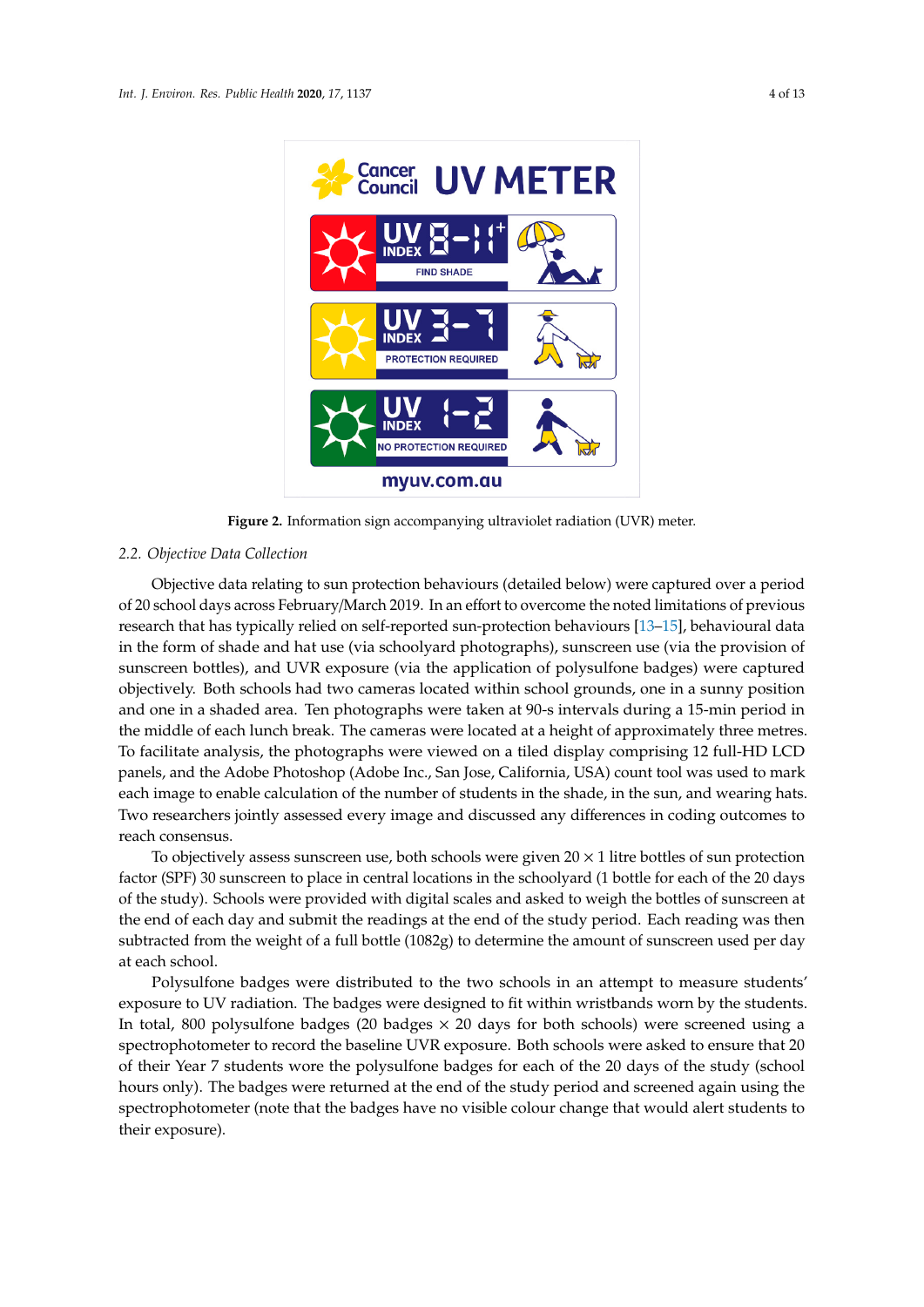#### *2.3. Self-Report Data Collection*

Year 7 students were provided with links to the pre- and post-surveys, online, that were live for approximately two weeks prior to and after the 20-day study period. The surveys included items assessing students' demographic characteristics, participation in a range of sun protection behaviours, and knowledge of the UVI. The post-survey administered to the intervention school additionally included items relating to whether students had seen the UVR meter, their perceptions and use of the meter, and whether they had discussed the meter with others.

The study received approval from the Curtin University Human Research Ethics Committee and the Western Australian Department of Education Ethics Committee (HRE2017-0606). In accordance with ethics clearance requirements, all parents and children were advised that their schools were participating in a study about sun protection. Year 7 children and their parents at both the control and intervention schools were given the opportunity to provide consent for the child to answer the pre and post surveys and wear a polysulfone badge for 20 school days. Only children with both child and parental consent were able to participate. All parents were informed of the locations of the cameras and advised to instruct their children to avoid these areas if they did not want them to be included in any of the photographs.

### **3. Results**

The effects of the presence of the UVR meter were assessed in terms of changes in knowledge (survey data), attitudes (survey data), and behaviour (survey and observational data). Relevant outcomes in each domain are outlined below, followed by an account of the forms of data collection that were unsuccessful in generating the intended information.

At the commencement of the study, there were 221 Year 7 students enrolled at the intervention school and 220 at the control school. In total, 157 students completed the pre-intervention survey  $(n = 77$  at the intervention school,  $n = 80$  at the control school, i.e., response rates of 35% and 36%, respectively) and 106 students completed the post-intervention survey ( $n = 49$  and  $n = 57$  at the intervention and control schools, giving response rates of 22% and 26%, respectively). There was a gender skew in the intervention school, with around two-thirds of respondents being female at both time points, compared to approximately half of the students at the control school.

#### *3.1. Knowledge*

Respondents from the intervention school exhibited significant improvements in awareness of (i) the purpose of the UVI and (ii) the UVI threshold for sun protection. When asked about the name of the weather forecast measure that indicates risk of sunburn (open-ended response item), the proportion of students who correctly identified the UVI increased in both schools, but the change was significant only for the intervention school (17% to 38%,  $p = 0.01$  vs. 5% to 14%,  $p = 0.09$ ). Similarly, when subsequently prompted with various weather measure alternatives for the weather forecast measure that indicates risk of sunburn (closed-ended item), there was a significant increase in accurate responses among intervention school respondents (53% to 74%, *p* = 0.02) and a non-significant increase among control school respondents (46% to 62%,  $p = 0.08$ ).

In terms of knowledge of the UVI threshold, the proportion of intervention school respondents correctly nominating a UVI of 3 as the indicator for risk of sunburn almost doubled over the study period (29% to 56%,  $p = 0.02$ ), while the change among control school students was non-significant (9% to 12%,  $p = 0.73$ ). When asked whether they had seen the UVR meter at their school, 93% of the respondents (42 of the 45 students who answered this question) from the intervention school answered 'Yes'.

#### *3.2. Attitudes*

Table [1](#page-6-0) presents the results of the semantic differential scales relating to the intervention school respondents' perceptions of the UVR meter. Attitudes to the meter were favourable, with the mean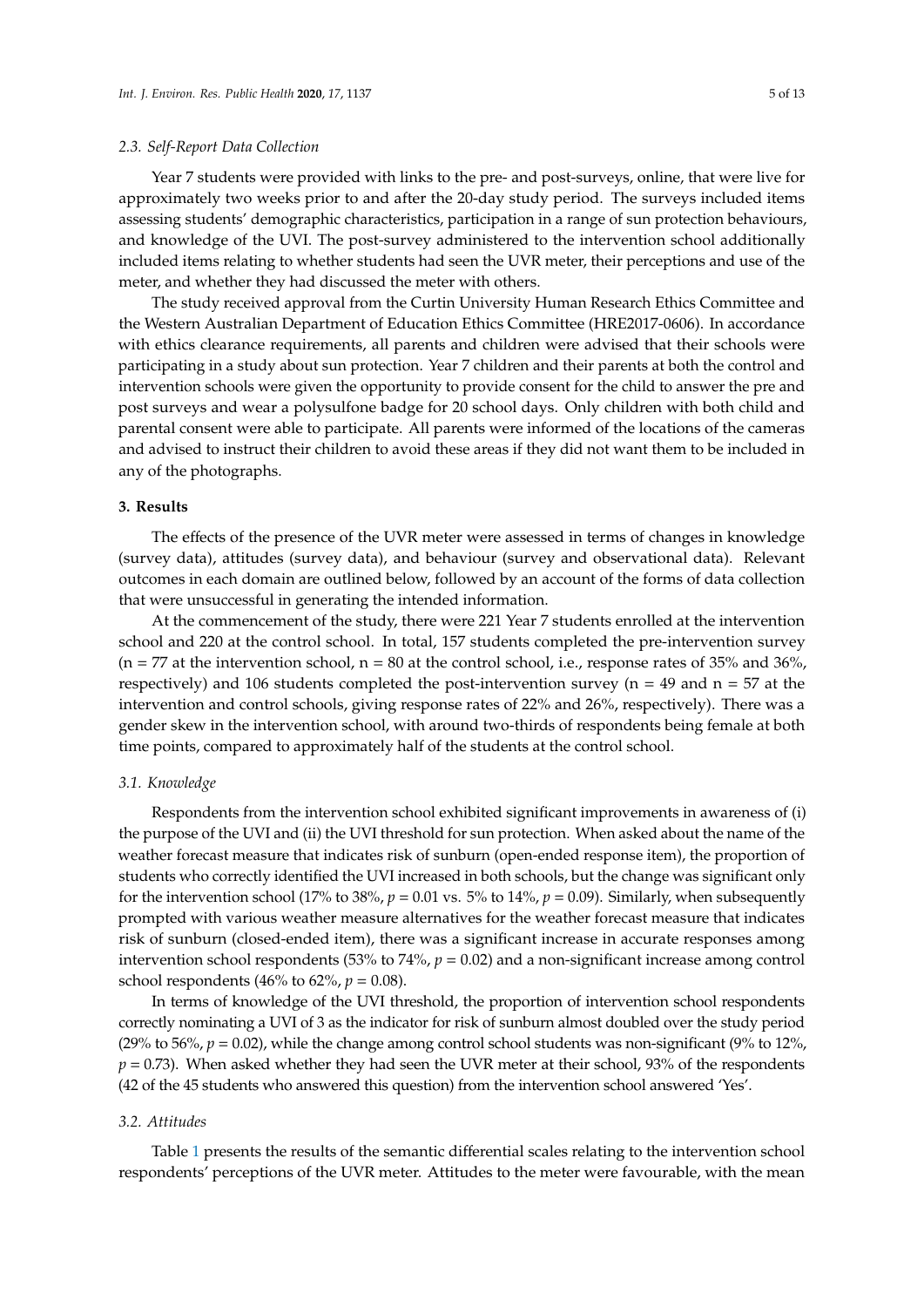values for all assessment criteria being above the mid-point of 3 on the five-point scale. Large majorities reported that the meter was useful, important, informative, convenient, and worthwhile. More moderate outcomes were obtained on the criteria of being innovative and interesting, and the least favourable aspect of the meter was considered to be its attractiveness.

<span id="page-6-0"></span>**Table 1.** Perceptions of the UVR meter (n = 42 students at the intervention school who reported seeing the UVR meter).

| Mean | $n^1$ | $\frac{0}{2}$ 1 |
|------|-------|-----------------|
| 4.38 | 33    | 79              |
| 4.33 | 33    | 79              |
| 4.29 | 34    | 81              |
| 4.26 | 34    | 81              |
| 4.12 | 30    | 71              |
| 3.93 | 27    | 64              |
| 3.74 | 25    | 60              |
| 3.29 | 18    | 43              |
|      |       |                 |

<sup>1</sup> Selected 4 or 5 on a five-point scale from 1 (Useless, Unimportant, etc.) to 5 (Useful, important, etc.).

#### *3.3. Self-Reported Behaviours*

All of those who reported seeing the meter, also reported looking at the UVI. Most indicated that they looked at the UVI reading on the meter at least once per day, and more than one-third reported looking at it multiple times per day (see Table [2\)](#page-6-1).

<span id="page-6-1"></span>**Table 2.** Viewing and discussing the UVR meter  $(n = 42$  students at the intervention school who reported seeing the UVR meter).

| <b>Outcome variables</b>                          | N  | $\%$ |  |  |  |  |  |
|---------------------------------------------------|----|------|--|--|--|--|--|
| Frequency of viewing the meter on an average day: |    |      |  |  |  |  |  |
| Multiple times a day                              | 16 | 38   |  |  |  |  |  |
| About once a day                                  | 19 | 45   |  |  |  |  |  |
| Less than once a day                              | 7  | 17   |  |  |  |  |  |
| Never                                             |    |      |  |  |  |  |  |
| Others with whom the meter was discussed:         |    |      |  |  |  |  |  |
| Friends                                           | 25 | 60   |  |  |  |  |  |
| Teachers                                          | 21 | 50   |  |  |  |  |  |
| Family members                                    | 18 | 43   |  |  |  |  |  |
| . Ther                                            | 15 | 36   |  |  |  |  |  |

Table [3](#page-7-0) presents the results relating to the reasons selected by respondents for consulting the UVR meter. Of the four response options relating to recommended sun protection strategies (wear a hat, use sunscreen, stay in the shade, and stay indoors), the most commonly reported purpose for viewing the UVR meter was to decide when to go into the shade (71% selecting 'Sometimes' or 'Often') and the least commonly reported purpose was to decide when to wear a hat (40%).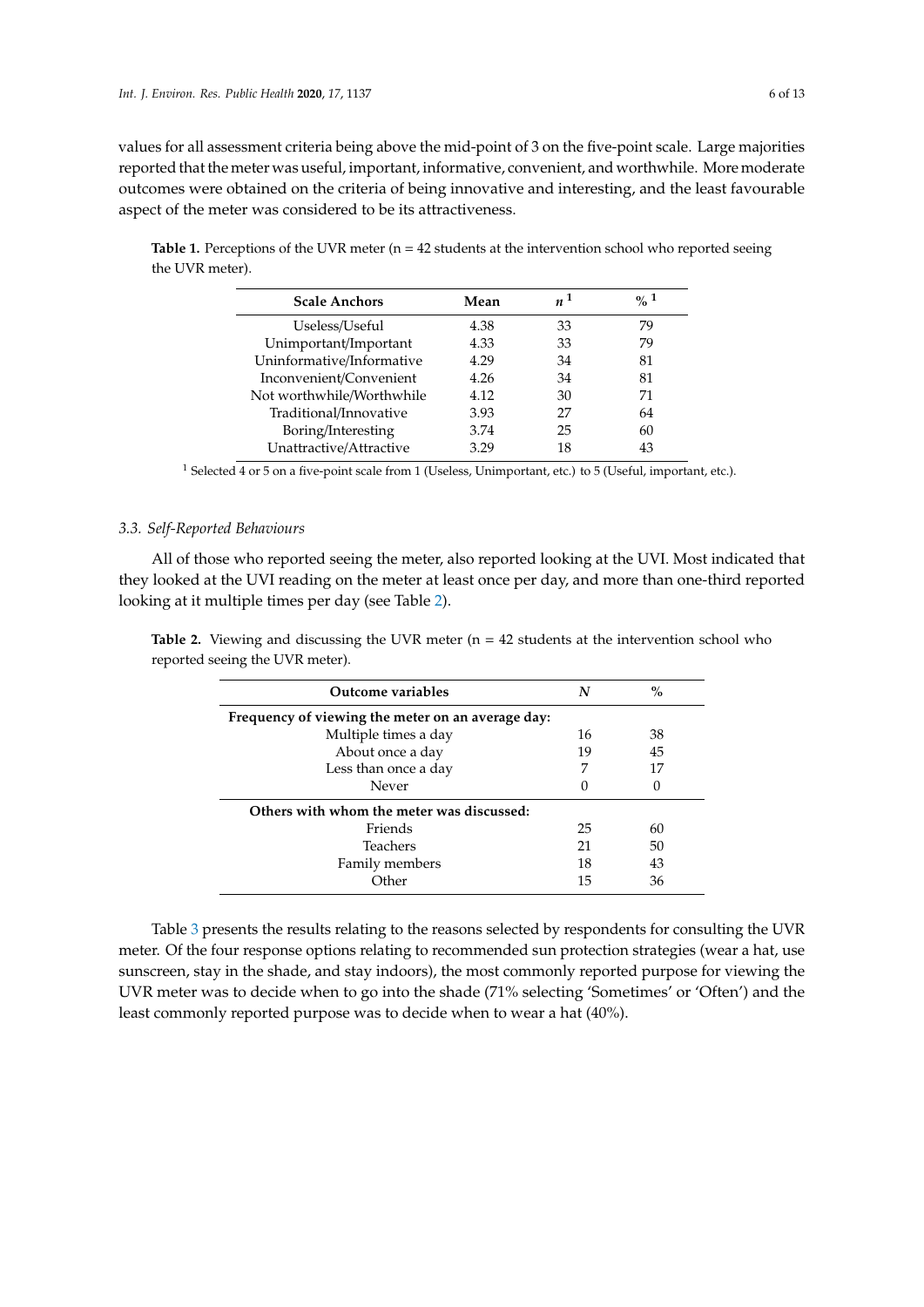| Selected reasons                                             | Mean | $n^1$ | $\frac{0}{2}$ 1 |
|--------------------------------------------------------------|------|-------|-----------------|
| Check the UVR index                                          | 2.93 | 31    | 74              |
| Decide when to go in the shade                               | 3.00 | 30    | 71              |
| Learn about how/when the UVR<br>index changes during the day | 2.64 | 25    | 60              |
| Decide when to wear sunscreen                                | 2.64 | 24    | 57              |
| Decide when to go inside                                     | 2.50 | 22    | 52              |
| Decide when to wear a hat                                    | 2.29 | 17    | 40              |

<span id="page-7-0"></span>**Table 3.** Reasons for viewing the UVR meter  $(n = 42$  students at the intervention school who reported seeing the UVR meter).

<sup>1</sup> Selected 3 or 4 on a four-point scale of 1 (Never) to 4 (Often).

In terms of sun protection behaviours enacted during lunch breaks, the most commonly reported strategy among both intervention and control respondents was staying in the shade. As shown in Table [4,](#page-7-1) there were no significant differences in self-reported sun protection behaviours during lunch breaks between the intervention and control school respondents, either at baseline or at the end of the study period.

<span id="page-7-1"></span>**Intervention School Control School Pre** *n* = **77 Post**  $n = 49$ **∆ in Mean Pre** *n* = **80 Post**  $n = 55$  \* **∆ in Mean Strategy Mean** *n* **<sup>1</sup> % <sup>1</sup> Mean** *n* **<sup>1</sup> % <sup>1</sup> Mean** *n* **<sup>1</sup> %<sup>1</sup> Mean** *n* **<sup>1</sup> % <sup>1</sup>** Stay in the shade 3.71 51 66 3.94 35 71 0.23 3.93 58 72 3.80 39 71 −0.13 Use sunscreen 2.97 27 35 3.00 17 35 0.03 3.16 33 41 3.29 25 45 0.13 Wear a hat 2.64 23 30 2.33 10 20 −0.31 3.06 31 39 2.69 12 22 −0.37

Stay indoors 2.84 21 27 2.98 15 31 0.14 3.01 28 35 3.24 28 51 0.23

your legs 2.58 16 21 2.37 10 20 <sup>−</sup>0.21 2.33 12 15 2.22 3 5 <sup>−</sup>0.11 Wear sunglasses 1.91 9 12 1.67 5 10 −0.24 2.23 14 18 2.07 6 11 −0.16

stnes with long<br>sleeves 2.34 13 17 2.16 9 18 −0.18 2.02 6 8 2.04 1 2 0.02

**Table 4.** Self-reported sun protection behaviours during lunch breaks.

 $1$  Selected 4 or 5 on a five-point scale of 1 (Never) to 5 (Always). \* 2 students did not complete the questions on sun protection behaviours.

#### *3.4. Observed Behaviours*

Wear clothes that cover

Wear clothes with long

Table [5](#page-7-2) presents the photograph results relating to the numbers of students in shaded areas, in the sun, and wearing hats in the intervention and control schools across the study period. The lens of the camera in the sunny area at the control school was smudged with what appeared to be a smear of sunscreen on the first day of the intervention, causing the photographs to be too blurry to analyse. This was not detected until the cameras were retrieved at the end of the intervention period, resulting in a substantial loss of data. Only photographs taken in the shaded areas of both schools were assessed to ensure comparability ( $n = 200$  photographs for each school).

<span id="page-7-2"></span>

|                                                       |    |      | <b>Intervention School</b> |      |               | <b>Control School</b> |       |    |      |               |
|-------------------------------------------------------|----|------|----------------------------|------|---------------|-----------------------|-------|----|------|---------------|
|                                                       |    | Pre  |                            | Post | $\Delta$ in % |                       | Pre   |    | Post | $\Delta$ in % |
| <b>Average Number of Students</b><br>Per Lunch Break: | n  | $\%$ | n                          | $\%$ |               | n                     | $\%$  | n  | $\%$ |               |
| In photographed area                                  | 37 |      | 38                         | -    | -             | 13                    | ۰     | 12 | ۰    |               |
| In shade                                              | 34 | 92   | 36                         | 93   | 3             | 9                     | 69    | 8  | 67   | $-2$          |
| In sun                                                | 3  | 8    | 3                          | 7    | $\Omega$      | 4                     | 31    | 4  | 33   |               |
| Wearing a hat                                         |    | 3    |                            | 3    | $\Omega$      | <1                    | $<$ 1 | -1 | -1   |               |

**Table 5.** Sun protection behaviours during lunch breaks.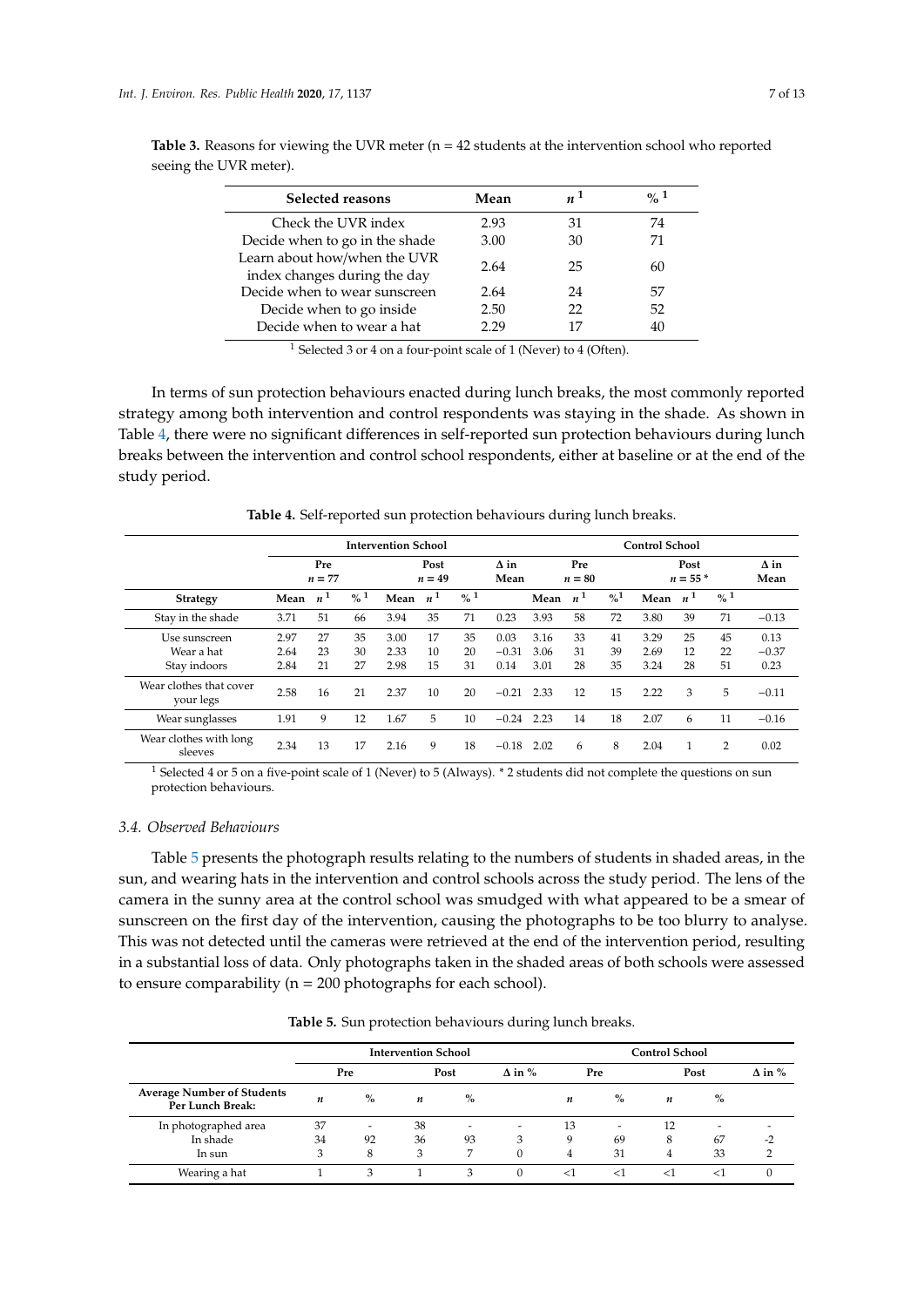There were no significant changes in sun protection behaviours observed in either school. In the case of the intervention school, this lack of significant change was likely to be at least partially attributable to the very high proportion of students within the photographed area who stayed in the shade at baseline (92%). Shade use was lower among students at the control school in both periods, however, much less shade was available within the photographed area for this school. Hat use was very low at both schools during the pre- and post-intervention periods.

#### *3.5. Unsuccessful Behavioural Data Collection Methods 3.5. Unsuccessful Behavioural Data Collection Methods*

Two key outcome measures were unable to be adequately assessed due to data collection difficulties. These related to sunscreen use and measurement of UVR exposure using polysulfone badges. Two key outcome measures were unable to be adequately assessed due to data collection difference relatives were unable to be adequately assessed due to data conection unificulties.

In terms of sunscreen usage, results were not collected at the control school for four of the 20 days of the study period, preventing meaningful comparisons. As shown in Figure [3,](#page-8-0) sunscreen use days of the study period, preventing meaningful comparisons. As shown in Figure 3, sunscreen use peaked during the first three days of the study period when much higher usage levels were reported, peaked during the first three days of the study period when much higher usage levels were reported, perhaps due to the novelty factor of sunscreen being available in the schoolyard. Both schools exhibited perhaps due to the novelty factor of sunscreen being available in the schoolyard. Both schools changes in average daily sunscreen use between the pre- and post-intervention periods, but in different to the directions. The average amount of sunscreen used at the intervention school increased from 11.7  $\text{g}$ per day pre-intervention to 21.9 g post-intervention, while usage rates decreased over time in the control school from 107.5 g to 26.2 g per day. However, in both schools the average amount used was negligible in both the pre- and post-intervention periods. The recommended amount of sunscreen used for one full body application is about 35 g  $[45]$ , meaning that the average amount used per day by the end of the intervention was less than one application.

<span id="page-8-0"></span>

**Figure 3.** Average sunscreen use per day. **Figure 3.** Average sunscreen use per day. Note: Intervention period commenced on day 11.

Missing data problems were more pronounced for the polysulfone badges. Due to a combination of of the polysulfone badge data had to be treated as missing data. Overall, 263 (33%) badges were returned with readings of zero, with missing data rates substantially higher in the post-intervention period compared to the pre-intervention period (25% vs. 42%). The intervention school did not record instances of where badges were not worn by students, which prevented assessment of whether nil values related to lack of sun exposure or non-wear. Due to the large amount of missing data, the badge readings were not analysed. The whole prevent students, which prevented as sessment as sessment as  $\alpha$ non-compliance and possible user issues (e.g., badges being covered by shirt sleeves), a large proportion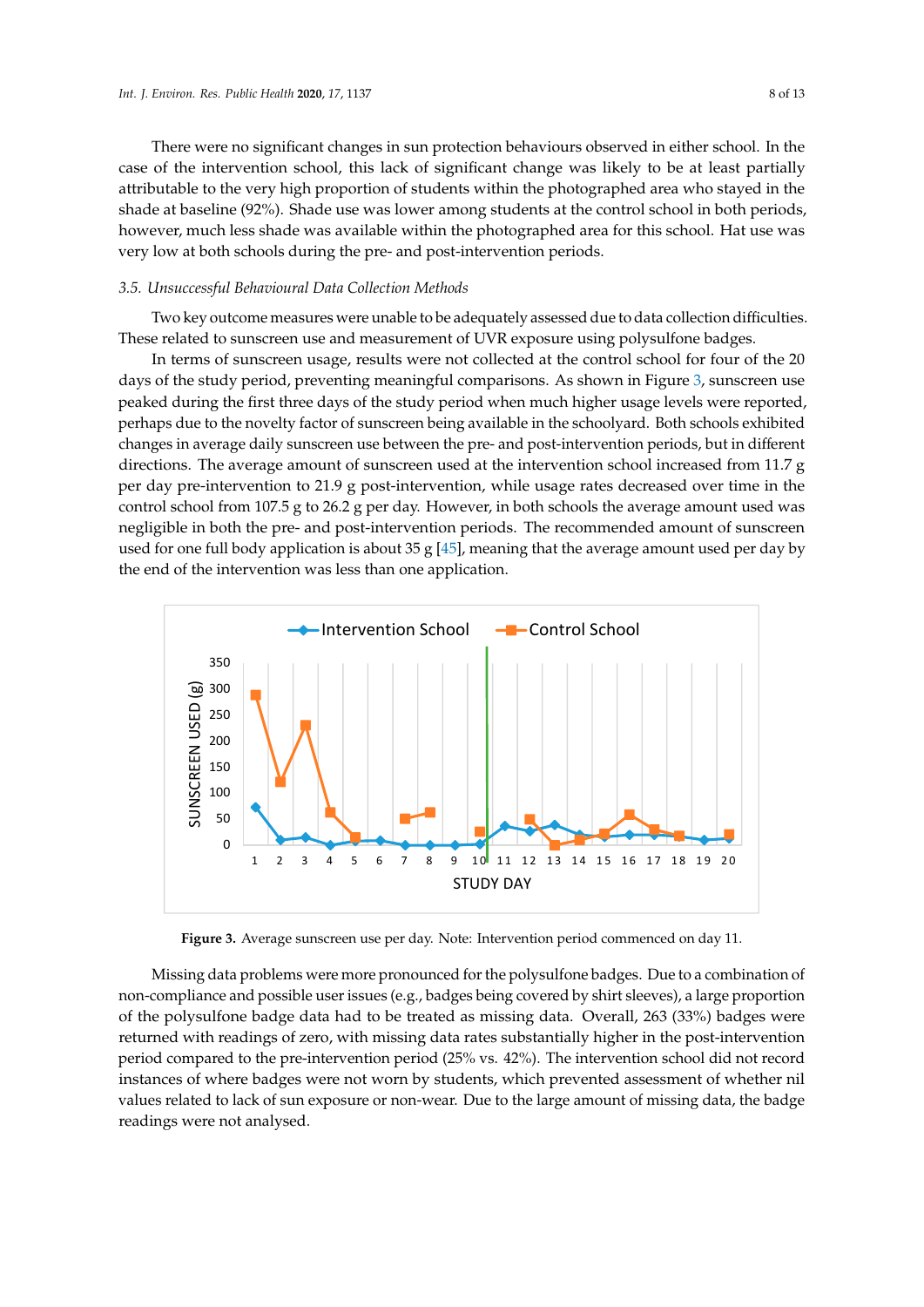#### **4. Discussion**

New ways of encouraging adolescents to use sun protection strategies are needed to overcome substantial barriers to use that are resulting in highly suboptimal levels of sun protection enactment [\[21,](#page-11-19) [22](#page-11-15)[,42\]](#page-12-12). The present study was novel in its aim of testing the potential efficacy of UVR meters in schools and including objective methods of data collection to assess the extent and nature of any intervention effects. Overall, the results indicate that adolescents may view UVR meters as appropriate reminders of the need for sun protection, with four-fifths of the post-intervention sample reporting that they found the meters to be useful, informative, important, and convenient. However, given the lack of improvement in both self-reported and observed sun protection behaviours, it appears that the meter may have been merely reinforcing positive behaviours among those already using them. This suggests that additional strategies would be needed to convert increased awareness of the need for sun protection at a given point in time to actual behavioural change among those who are failing to comply with recommendations.

The study outcomes are consistent with systematic reviews that have reported mixed or disappointing results relating to the effects of disseminating UVR radiation information to the public [\[35](#page-12-5)[,42](#page-12-12)[,46\]](#page-12-16). Knowledge is an important, but typically insufficient, precursor to behaviour change [\[46\]](#page-12-16). Sun protection interventions targeting adolescents thus need to be multi-component to address the various individual, social, and environmental factors that combine to influence sun protection behaviours [\[32](#page-12-2)[,34](#page-12-4)[,47\]](#page-12-17). For example, it has been suggested that the outcomes of school-based interventions may be amplified if: (i) They are supported by formalised sun protection policies in schools [\[48\]](#page-13-0); (ii) parents are included as target audiences [\[47\]](#page-12-17); and (iii) the physical environment is made as conducive as possible, such as through the provision of effective shade structures [\[25](#page-11-18)[,49\]](#page-13-1). In addition, mass media campaigns are likely to continue to play an important role in ensuring favourable social norms relating to the enactment of sun protection behaviours [\[15](#page-11-10)[,50\]](#page-13-2). In the context of this broad suite of initiatives, the location of UVR meters in places frequented by adolescents appears to be a potentially worthwhile means of supplementing other skin cancer prevention strategies in a manner that is low cost and highly acceptable to the target audience.

Further efforts could also be made to assess the efficacy of UVR meters combined with other skin cancer prevention strategies at the total population level. Research conducted in holiday contexts where adolescents spend large periods of time outdoors has indicated the importance of UVR awareness [\[23](#page-11-16)[,51\]](#page-13-3), suggesting that the provision of real-time UVR information in the form of UVR meters could be beneficial in a wider range of locations.

Recent research suggests that a UVI threshold of 3 for starting sun protection may not be appropriate, with a more nuanced message incorporating both intensity (UVI) and duration of exposure required [\[52](#page-13-4)[,53\]](#page-13-5). This more complicated message could still be supported by the UVR meter, but would require additional messaging around the duration. The risks and benefits of changing and complicating the current simple message of using sun protection when the UVI is 3 or greater would need to be carefully considered.

#### *Study Limitations and Strengths*

This was an exploratory study involving only one intervention school and one control school, and as such further research is needed to determine whether the results are likely to apply to students attending schools in other parts of Australia and beyond. The constraints of an opt-in participation process that required written permission from both parents and children resulted in a modest sample among the Year 7 survey respondents. The ability to include all adolescents appearing within the camera field enabled a more comprehensive assessment of sun protection behaviours across year groups, although the apparent sabotaging of one of the cameras effectively halved the amount of observational data that could be captured through this means. Future intervention studies may consider the placement of cameras in less accessible locations to prevent similar problems.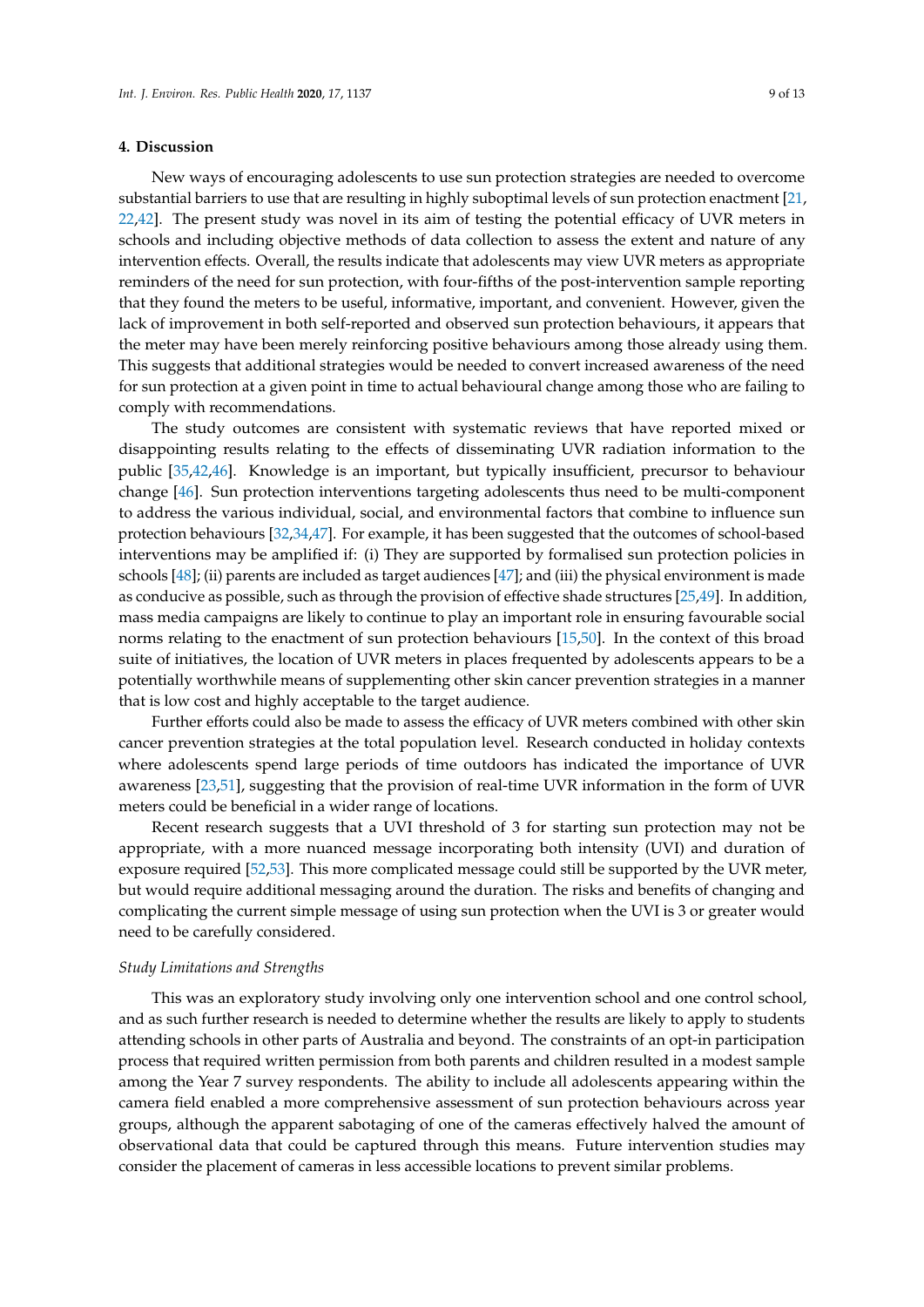In addition to the sample size, major limitations of the present study included the short intervention period (only 10 school days) and the failure to collect reliable UVR exposure information via the use of polysulfone badges. A longer study period may be required to enable intervention effects to manifest, although it is also possible that the most pronounced effects would be immediate, due to the novelty of the meter, and that decay in any achieved behaviour change could occur over time. The use of dosimeters with adolescents is recognised as challenging [\[15,](#page-11-10)[50,](#page-13-2)[53\]](#page-13-5), and the experiences in this study support the recognised need to establish effective communication with individuals at multiple levels within participating schools to optimise protocol implementation [\[32\]](#page-12-2).

A strength of the present study was the focus on the effects of UVR meters as a source of UVR information without the confounds associated with this information being delivered in conjunction with other weather-related information. It has been noted that a limitation of previous research has been the inability to separate out the effects of the UVI component of interventions testing the effectiveness of other dissemination methods, such as television broadcasts, websites, and apps [\[35\]](#page-12-5). Further, the present study combined self-report and observational methods of data collection to overcome the reliance in previous research on self-reported enactment of sun protection behaviours among adolescents [\[13](#page-11-13)[–15\]](#page-11-10).

#### **5. Conclusions**

Suboptimal levels of sun protection among adolescents highlight the need to identify alternative intervention options to supplement existing skin cancer prevention strategies. The results of this exploratory study indicate that the provision of salient, real-time UVI information in schools may constitute a viable and acceptable means of ensuring adolescents have the information they require to make informed decisions about sun protection. While there were no significant changes in either self-reported or observed sun protection behaviours, there were significant improvements in UVR knowledge among students at the intervention school, and reactions to the meter were highly favourable. Students reported consulting the meter regularly and using it to make decisions about their sun protection behaviours. The study results support the use of UVR meters in areas frequented by adolescents if implemented in combination with other strategies as part of a comprehensive approach to improving adolescents' sun protection behaviours.

**Author Contributions:** Conceptualisation, M.S., S.P., R.N., and R.L.; Methodology, M.S. and S.P; Formal Analysis, A.P.; Data Curation, A.P.; Writing—Original Draft Preparation, S.P. and A.P.; Writing—Review and Editing, M.S., R.N., and R.L.; Project Administration, M.S. and S.P.; Funding Acquisition, M.S. and S.P. All authors have read and agreed to the published version of the manuscript.

**Funding:** The research was funded by the West Australian Health Promotion Foundation (Healthway) (grant number 31957).

**Acknowledgments:** The authors thank Professor Paul J. Low, Deputy Head, School of Molecular Sciences at the University of Western Australia for his expertise in the analysis of the polysulfone badges and for generously allowing the use of the photospectrometers at UWA by the study team. Thanks are also extended to Hayley Staples and Carolyn Minto from Cancer Council's SunSmart team and Nina Sapountsis, RE Neale was funded by an NHMRC research fellowship.

**Conflicts of Interest:** None to declare.

#### **References**

- <span id="page-10-0"></span>1. Armstrong, B.K.; Kricker, A. The epidemiology of UV induced skin cancer. *J. Photochem. Photobiol. B* **2001**, *63*, 8–18. [\[CrossRef\]](http://dx.doi.org/10.1016/S1011-1344(01)00198-1)
- <span id="page-10-1"></span>2. Perera, E.; Gnaneswaran, N.; Staines, C.; Win, A.K.; Sinclair, R. Incidence and prevalence of non-melanoma skin cancer in Australia: A systematic review. *Australas. J. Derm.* **2015**, *56*, 258–267. [\[CrossRef\]](http://dx.doi.org/10.1111/ajd.12282) [\[PubMed\]](http://www.ncbi.nlm.nih.gov/pubmed/25716064)
- <span id="page-10-2"></span>3. Staples, M.P.; Elwood, M.; Burton, R.C.; Williams, J.L.; Marks, R.; Giles, G.G. Non-melanoma skin cancer in Australia: The 2002 national survey and trends since 1985. *Med. J. Aust.* **2006**, *184*, 6–10. [\[CrossRef\]](http://dx.doi.org/10.5694/j.1326-5377.2006.tb00086.x) [\[PubMed\]](http://www.ncbi.nlm.nih.gov/pubmed/16398622)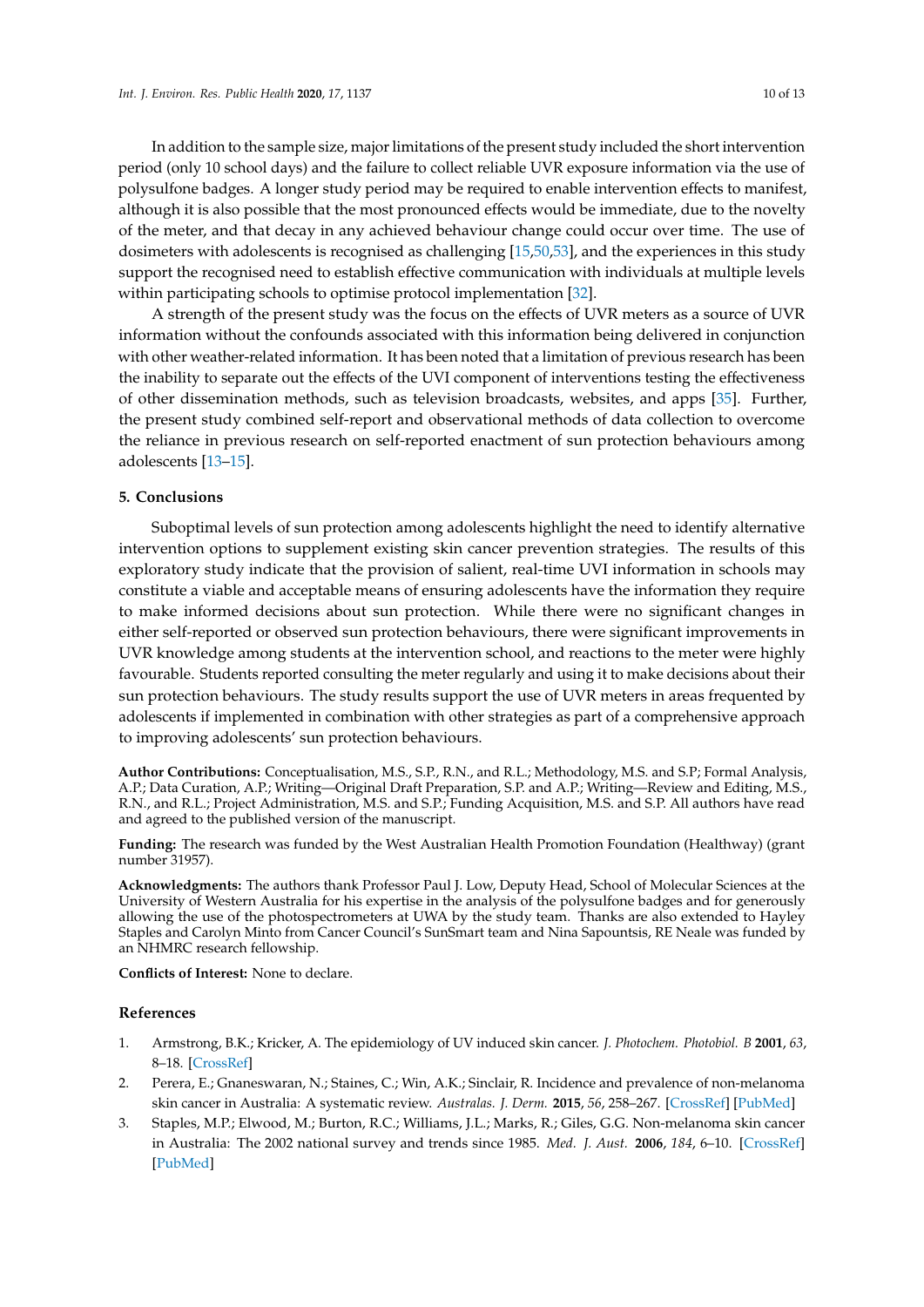- <span id="page-11-0"></span>4. Makin, J.K.; Warne, C.D.; Dobbinson, S.J.; Wakefield, M.A.; Hill, D.J. Population and age-group trends in weekend sun protection and sunburn over two decades of the SunSmart programme in Melbourne, Australia. *Br. J. Derm.* **2013**, *168*, 154–161. [\[CrossRef\]](http://dx.doi.org/10.1111/bjd.12082)
- <span id="page-11-1"></span>5. Shih, S.T.; Carter, R.; Heward, S.; Sinclair, C. Economic evaluation of future skin cancer prevention in Australia. *Prev. Med.* **2017**, *99*, 7–12. [\[CrossRef\]](http://dx.doi.org/10.1016/j.ypmed.2017.01.013)
- <span id="page-11-2"></span>6. Holman, D.M.; Watson, M. Correlates of intentional tanning among adolescents in the United States: A systematic review of the literature. *J. Adolesc. Health* **2013**, *52*, S52–S59. [\[CrossRef\]](http://dx.doi.org/10.1016/j.jadohealth.2012.09.021)
- <span id="page-11-3"></span>7. Peacey, V.; Steptoe, A.; Sanderman, R.; Wardle, J. Ten-year changes in sun protection behaviors and beliefs of young adults in 13 European countries. *Prev. Med.* **2006**, *43*, 460–465. [\[CrossRef\]](http://dx.doi.org/10.1016/j.ypmed.2006.07.010)
- <span id="page-11-4"></span>8. Autier, P.; Dore, J.F. Influence of sun exposures during childhood and during adulthood on melanoma risk. EPIMEL and EORTC Melanoma Cooperative Group. European Organisation for Research and Treatment of Cancer. *Int. J. Cancer.* **1998**, *77*, 533–537. [\[CrossRef\]](http://dx.doi.org/10.1002/(SICI)1097-0215(19980812)77:4<533::AID-IJC10>3.0.CO;2-7)
- <span id="page-11-5"></span>9. Force, U.S.P.S.T.; Grossman, D.C.; Curry, S.J.; Owens, D.K.; Barry, M.J.; Caughey, A.B.; Davidson, K.W.; Doubeni, C.A.; Epling, J.W., Jr.; Kemper, A.R.; et al. Behavioral Counseling to Prevent Skin Cancer: US Preventive Services Task Force Recommendation Statement. *JAMA* **2018**, *319*, 1134–1142. [\[CrossRef\]](http://dx.doi.org/10.1001/jama.2018.1623)
- <span id="page-11-6"></span>10. Cokkinides, V.; Weinstock, M.; Glanz, K.; Albano, J.; Ward, E.; Thun, M. Trends in sunburns, sun protection practices, and attitudes toward sun exposure protection and tanning among US adolescents, 1998-2004. *Pediatrics* **2006**, *118*, 853–864. [\[CrossRef\]](http://dx.doi.org/10.1542/peds.2005-3109)
- <span id="page-11-7"></span>11. Jones, S.E.; Saraiya, M.; Miyamoto, J.; Berkowitz, Z. Trends in sunscreen use among U.S. high school students: 1999–2009. *J. Adolesc. Health* **2012**, *50*, 304–307. [\[CrossRef\]](http://dx.doi.org/10.1016/j.jadohealth.2011.04.024) [\[PubMed\]](http://www.ncbi.nlm.nih.gov/pubmed/22325137)
- 12. Koch, S.; Pettigrew, S.; Hollier, L.P.; Slevin, T.; Strickland, M.; Minto, C.; Jalleh, G.; Lin, C. Trends in Australian adolescents' sun-protection behaviours: Implications for health campaigns. *Aust. N. Z. J. Public Health* **2016**, *40*, 468–473. [\[CrossRef\]](http://dx.doi.org/10.1111/1753-6405.12561) [\[PubMed\]](http://www.ncbi.nlm.nih.gov/pubmed/27523880)
- <span id="page-11-13"></span>13. Tempark, T.; Chatproedprai, S.; Wananukul, S. Attitudes, knowledge, and behaviors of secondary school adolescents regarding protection from sun exposure: A survey in Bangkok, Thailand. *Photodermatol. Photoimmunol. Photomed.* **2012**, *28*, 200–206. [\[CrossRef\]](http://dx.doi.org/10.1111/j.1600-0781.2012.00671.x) [\[PubMed\]](http://www.ncbi.nlm.nih.gov/pubmed/23017173)
- <span id="page-11-8"></span>14. Pettigrew, S.; Jongenelis, M.; Strickland, M.; Minto, C.; Slevin, T.; Jalleh, G.; Lin, C. Predictors of sun protection behaviours and sunburn among Australian adolescents. *BMC Public Health* **2016**, *16*, 565. [\[CrossRef\]](http://dx.doi.org/10.1186/s12889-016-3197-4)
- <span id="page-11-10"></span>15. Volkov, A.; Dobbinson, S.; Wakefield, M.; Slevin, T. Seven-year trends in sun protection and sunburn among Australian adolescents and adults. *Aust. N. Z. J. Public Health* **2013**, *37*, 63–69. [\[CrossRef\]](http://dx.doi.org/10.1111/1753-6405.12012)
- <span id="page-11-9"></span>16. Hall, H.I.; Jones, S.E.; Saraiya, M. Prevalence and correlates of sunscreen use among US high school students. *J. Sch. Health* **2001**, *71*, 453–457. [\[CrossRef\]](http://dx.doi.org/10.1111/j.1746-1561.2001.tb07325.x)
- <span id="page-11-11"></span>17. Lowe, J.B.; Borland, R.; Stanton, W.R.; Baade, P.; White, V.; Balanda, K.P. Sun-safe behaviour among secondary school students in Australia. *Health Educ. Res.* **2000**, *15*, 271–281. [\[CrossRef\]](http://dx.doi.org/10.1093/her/15.3.271)
- 18. Patel, A.R.; Zaslow, T.L.; Wren, T.A.L.; Daoud, A.K.; Campbell, K.; Nagle, K.; Coel, R.A. A characterization of sun protection attitudes and behaviors among children and adolescents in the United States. *Prev. Med. Rep.* **2019**, *16*, 100988. [\[CrossRef\]](http://dx.doi.org/10.1016/j.pmedr.2019.100988)
- <span id="page-11-12"></span>19. Abroms, L.; Jorgensen, C.M.; Southwell, B.G.; Geller, A.C.; Emmons, K.M. Gender differences in young adults' beliefs about sunscreen use. *Health Educ. Behav.* **2003**, *30*, 29–43. [\[CrossRef\]](http://dx.doi.org/10.1177/1090198102239257)
- <span id="page-11-14"></span>20. Fernandez-Morano, T.; Rivas-Ruiz, F.; de Troya-Martin, M.; Blazquez-Sanchez, N.; Ruiz, M.P.; Buendia-Eisman, A. Adolescents' Attitudes to Sun Exposure and Sun Protection. *J. Cancer Educ.* **2017**, *32*, 596–603. [\[CrossRef\]](http://dx.doi.org/10.1007/s13187-015-0976-z)
- <span id="page-11-19"></span>21. Livingston, P.M.; White, V.; Hayman, J.; Dobbinson, S. Australian adolescents' sun protection behavior: Who are we kidding? *Prev. Med.* **2007**, *44*, 508–512. [\[CrossRef\]](http://dx.doi.org/10.1016/j.ypmed.2007.02.015) [\[PubMed\]](http://www.ncbi.nlm.nih.gov/pubmed/17400286)
- <span id="page-11-15"></span>22. Potente, S.; Rock, V.; McIver, J.; Williams, M.; Magee, C.; Chapman, K. Fighting skin cancer with a musical sound: The innovative Australian sun sound campaign. *Soc. Mar. Q.* **2013**, *19*, 279–289. [\[CrossRef\]](http://dx.doi.org/10.1177/1524500413506583)
- <span id="page-11-16"></span>23. Everett Jones, S.; Guy, G.P., Jr. Sun Safety Practices Among Schools in the United States. *JAMA Derm.* **2017**, *153*, 391–397. [\[CrossRef\]](http://dx.doi.org/10.1001/jamadermatol.2016.6274) [\[PubMed\]](http://www.ncbi.nlm.nih.gov/pubmed/28257534)
- <span id="page-11-17"></span>24. Moise, A.F.; Buttner, P.G.; Harrison, S.L. Sun exposure at school. *Photochem. Photobiol.* **1999**, *70*, 269–274. [\[CrossRef\]](http://dx.doi.org/10.1111/j.1751-1097.1999.tb07999.x) [\[PubMed\]](http://www.ncbi.nlm.nih.gov/pubmed/10461467)
- <span id="page-11-18"></span>25. Diffey, B.L. Time and Place as Modifiers of Personal UV Exposure. *Int. J. Env. Res. Public Health* **2018**, *15*, 1112. [\[CrossRef\]](http://dx.doi.org/10.3390/ijerph15061112)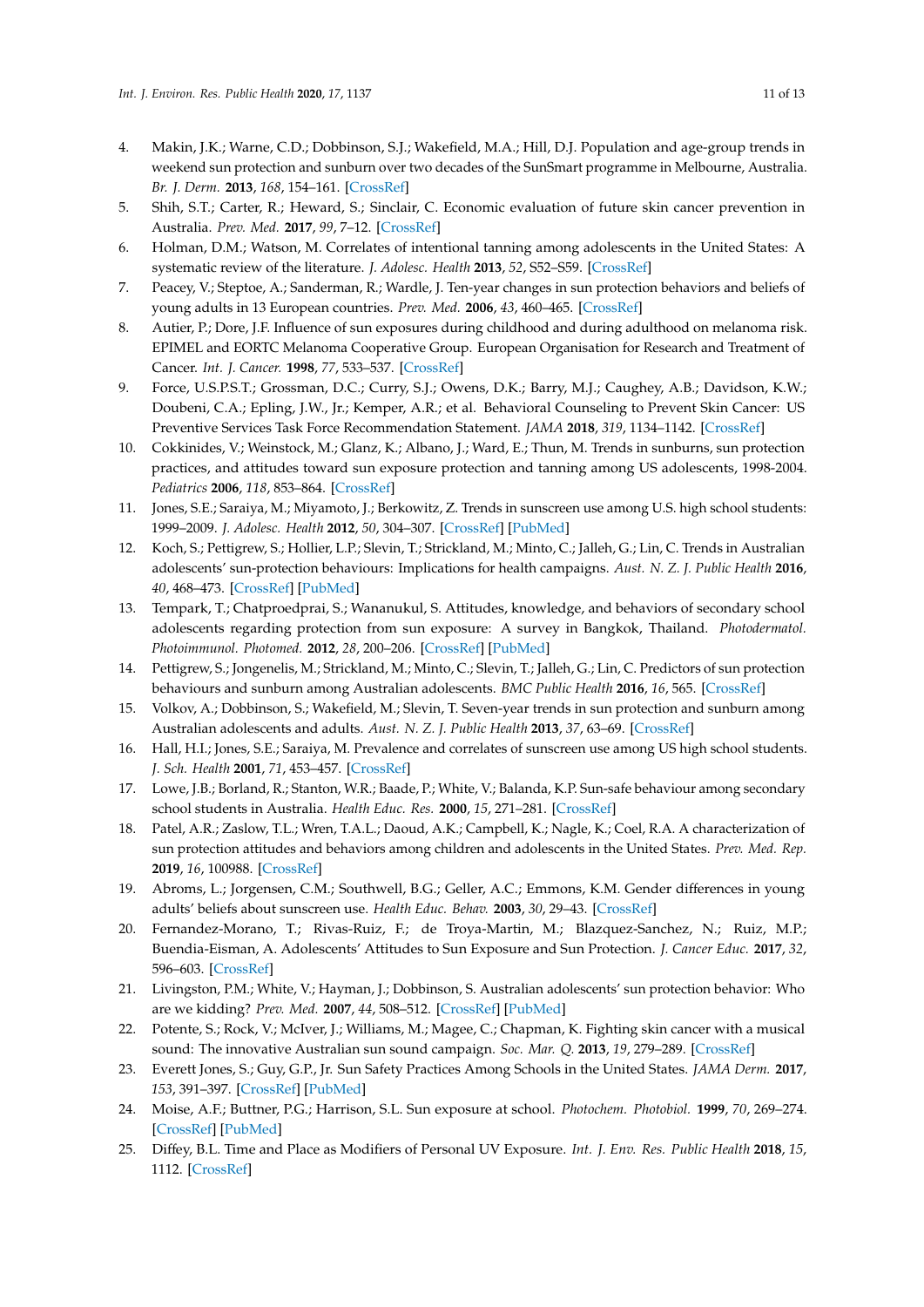- <span id="page-12-0"></span>26. Brinker, T.J.; Faria, B.L.; Gatzka, M.; de Faria, O.M.; Heppt, M.V.; Kirchberger, M.C.; Schadendorf, D.; Nakamura, Y.; Buslaff, F.; Lisboa, O.C.; et al. A skin cancer prevention photoageing intervention for secondary schools in Brazil delivered by medical students: Protocol for a randomised controlled trial. *BMJ Open* **2018**, *8*, e018299. [\[CrossRef\]](http://dx.doi.org/10.1136/bmjopen-2017-018299)
- <span id="page-12-1"></span>27. Brinker, T.J.; Heckl, M.; Gatzka, M.; Heppt, M.V.; Resende Rodrigues, H.; Schneider, S.; Sondermann, W.; de Almeida, E.S.C.; Kirchberger, M.C.; Klode, J.; et al. A Skin Cancer Prevention Facial-Aging Mobile App for Secondary Schools in Brazil: Appearance-Focused Interventional Study. *JMIR Mhealth Uhealth* **2018**, *6*, e60. [\[CrossRef\]](http://dx.doi.org/10.2196/mhealth.9794)
- 28. Eastabrook, S.; Chang, P.; Taylor, M.F. Melanoma risk: Adolescent females' perspectives on skin protection pre/post-viewing a ultraviolet photoaged photograph of their own facial sun damage. *Glob. Health Promot.* **2018**, *25*, 23–32. [\[CrossRef\]](http://dx.doi.org/10.1177/1757975916639871)
- 29. Loescher, L.J.; Rawdin, S.; Machain, T.; Emrick, G.; Pasvogel, A.; Spartonos, D.; Johnson, R.E.; Campas, D. Implementation of Project Students Are Sun Safe (SASS) in Rural High Schools Along the Arizona-Mexico Border. *J. Cancer Educ.* **2019**, *34*, 259–268. [\[CrossRef\]](http://dx.doi.org/10.1007/s13187-017-1296-2)
- 30. Persson, S.; Benn, Y.; Dhingra, K.; Clark-Carter, D.; Owen, A.L.; Grogan, S. Appearance-based interventions to reduce UV exposure: A systematic review. *Br. J. Health Psychol.* **2018**, *23*, 334–351. [\[CrossRef\]](http://dx.doi.org/10.1111/bjhp.12291)
- 31. Wu, Y.P.; Parsons, B.G.; Nagelhout, E.; Haaland, B.; Jensen, J.; Zaugg, K.; Caputo, H.; Lensink, R.; Harding, G.; Yancey, J.; et al. A four-group experiment to improve Western high school students' sun protection behaviors. *Transl. Behav. Med.* **2019**, *9*, 468–479. [\[CrossRef\]](http://dx.doi.org/10.1093/tbm/ibz021) [\[PubMed\]](http://www.ncbi.nlm.nih.gov/pubmed/31094440)
- <span id="page-12-2"></span>32. Volkov, A.; Dobbinson, S. Report 1: Skin cancer prevention knowledge, attitudes and beliefs among Australians in summer 2013–2014. In *2013–2014 National Sun Protection Survey*; Cancer Council Victoria Behavioural Science Division: Melbourne, Australia, 2014.
- <span id="page-12-3"></span>33. Tyc, V.L. Challenges in changing sun protection behaviors in children and adolescents. *Transl. Behav. Med.* **2019**, *9*, 489–492. [\[CrossRef\]](http://dx.doi.org/10.1093/tbm/ibz054) [\[PubMed\]](http://www.ncbi.nlm.nih.gov/pubmed/31094431)
- <span id="page-12-4"></span>34. Heckman, C.J.; Liang, K.; Riley, M. Awareness, understanding, use, and impact of the UV index: A systematic review of over two decades of international research. *Prev. Med.* **2019**, *123*, 71–83. [\[CrossRef\]](http://dx.doi.org/10.1016/j.ypmed.2019.03.004) [\[PubMed\]](http://www.ncbi.nlm.nih.gov/pubmed/30844501)
- <span id="page-12-5"></span>35. White, K.M.; Zhao, X.; Starfelt Sutton, L.C.; Young, R.M.; Hamilton, K.; Hawkes, A.L.; Leske, S. Effectiveness of a theory-based sun-safe randomised behavioural change trial among Australian adolescents. *Psychooncology* **2019**, *28*, 505–510. [\[CrossRef\]](http://dx.doi.org/10.1002/pon.4967) [\[PubMed\]](http://www.ncbi.nlm.nih.gov/pubmed/30552786)
- <span id="page-12-6"></span>36. Johnson, K.M.; Jones, S.C.; Iverson, D. Guidelines for the development of social marketing programmes for sun protection among adolescents and young adults. *Public Health* **2009**, *123*, e6–e10. [\[CrossRef\]](http://dx.doi.org/10.1016/j.puhe.2009.06.018) [\[PubMed\]](http://www.ncbi.nlm.nih.gov/pubmed/19748644)
- <span id="page-12-7"></span>37. Montague, M.; Borland, R.; Sinclair, C. Slip! Slop! Slap! and SunSmart, 1980–2000: Skin cancer control and 20 years of population-based campaigning. *Health Educ. Behav.* **2001**, *28*, 290–305. [\[CrossRef\]](http://dx.doi.org/10.1177/109019810102800304)
- <span id="page-12-8"></span>38. Livingston, P.M.; White, V.M.; Ugoni, A.M.; Borland, R. Knowledge, attitudes and self-care practices related to sun protection among secondary students in Australia. *Health Educ. Res.* **2001**, *16*, 269–278. [\[CrossRef\]](http://dx.doi.org/10.1093/her/16.3.269)
- <span id="page-12-9"></span>39. Koch, S.; Pettigrew, S.; Minto, C.; Slevin, T.; Strickland, M.; Lin, C.; Jalleh, G. Trends in sun-protection behaviour in Australian adults 2007-2012. *Australas. J. Derm.* **2017**, *58*, 111–116. [\[CrossRef\]](http://dx.doi.org/10.1111/ajd.12433)
- <span id="page-12-10"></span>40. Blumthaler, M. UV Monitoring for Public Health. *Int. J. Environ. Res. Public Health* **2018**, *15*, 1723. [\[CrossRef\]](http://dx.doi.org/10.3390/ijerph15081723)
- <span id="page-12-11"></span>41. Italia, N.; Rehfuess, E.A. Is the Global Solar UV Index an effective instrument for promoting sun protection? A systematic review. *Health Educ. Res.* **2012**, *27*, 200–213. [\[CrossRef\]](http://dx.doi.org/10.1093/her/cyr050)
- <span id="page-12-12"></span>42. World Health Organization. *Global Solar UV Index: A Practical Guide*; World Health Organization; World Meteorological Organization; United Nations Environment Programme; International Commission on Non-ionizing Radiaton Protection: Geneva, Switzerland, 2002.
- <span id="page-12-13"></span>43. Fioletov, V.; Kerr, J.B.; Fergusson, A. The UV index: Definition, distribution and factors affecting it. *Can. J. Public Health* **2010**, *101*, I5–I9. [\[CrossRef\]](http://dx.doi.org/10.1007/BF03405303) [\[PubMed\]](http://www.ncbi.nlm.nih.gov/pubmed/21033538)
- <span id="page-12-14"></span>44. Schneider, J. The teaspoon rule of applying sunscreen. *Arch. Derm.* **2002**, *138*, 838–839. [\[CrossRef\]](http://dx.doi.org/10.1001/archderm.138.6.838-b) [\[PubMed\]](http://www.ncbi.nlm.nih.gov/pubmed/12056975)
- <span id="page-12-15"></span>45. Stanton, W.R.; Janda, M.; Baade, P.D.; Anderson, P. Primary prevention of skin cancer: A review of sun protection in Australia and internationally. *Health Promot. Int.* **2004**, *19*, 369–378. [\[CrossRef\]](http://dx.doi.org/10.1093/heapro/dah310) [\[PubMed\]](http://www.ncbi.nlm.nih.gov/pubmed/15306621)
- <span id="page-12-16"></span>46. Olson, A.L.; Gaffney, C.; Starr, P.; Gibson, J.J.; Cole, B.F.; Dietrich, A.J. SunSafe in the Middle School Years: A community-wide intervention to change early-adolescent sun protection. *Pediatrics* **2007**, *119*, e247–e256. [\[CrossRef\]](http://dx.doi.org/10.1542/peds.2006-1579)
- <span id="page-12-17"></span>47. Williams, M.; Jones, S.C.; Caputi, P.; Iverson, D. Australian adolescents' compliance with sun protection behaviours during summer: The importance of the school context. *Health Promot. Int.* **2012**, *27*, 15–22. [\[CrossRef\]](http://dx.doi.org/10.1093/heapro/dar028)